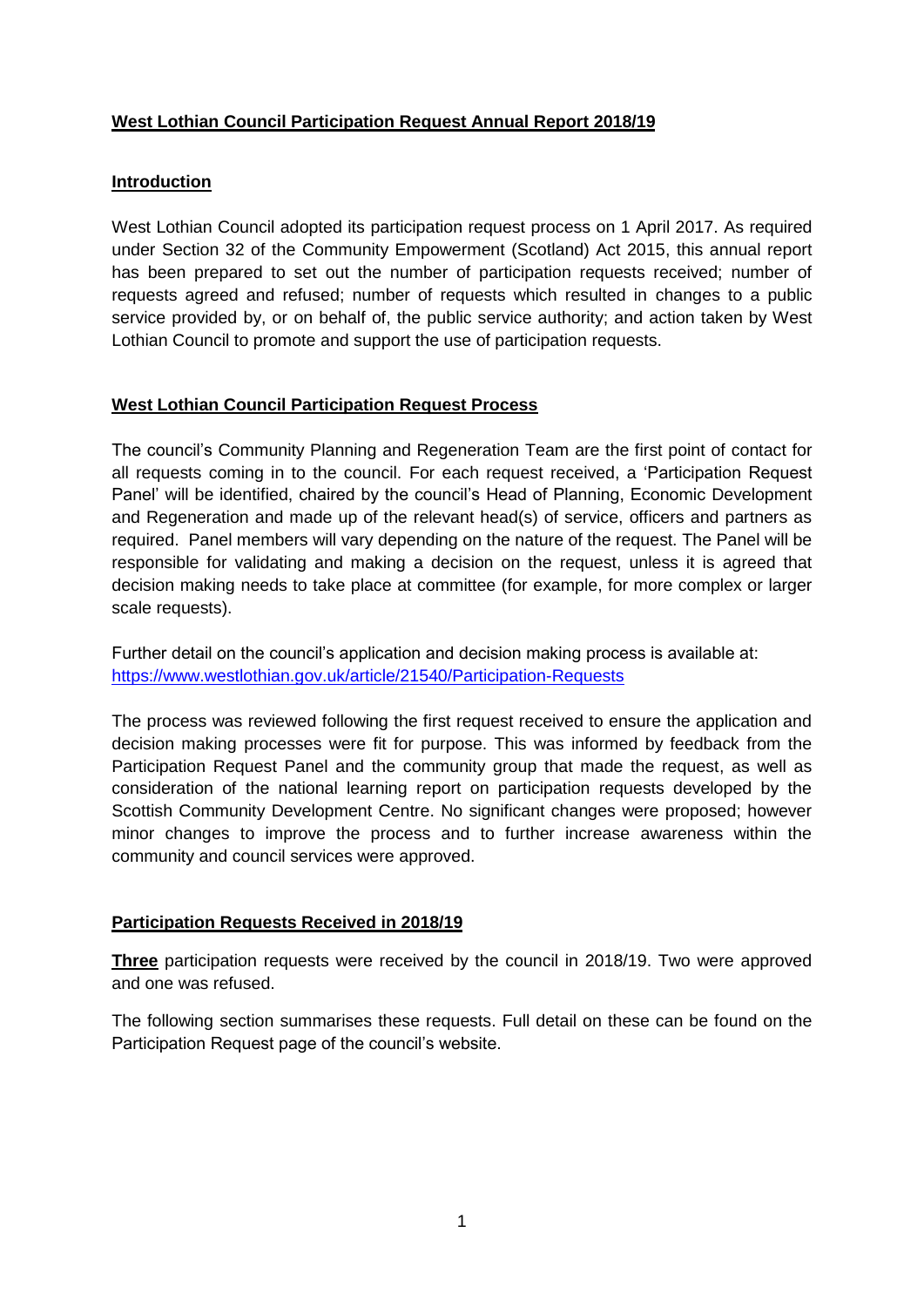| <b>Submitted by</b>                                         | <b>Participation Request</b>                                                                                                                                                                                   | Acknowledged                                                                | <b>Decision</b>                                                                          | <b>Outcome Improvement Process (OIP)</b>                                                                                                                                                                                                                                                                                                                                                                                                                                                                                                                                                                                                                                                                   |
|-------------------------------------------------------------|----------------------------------------------------------------------------------------------------------------------------------------------------------------------------------------------------------------|-----------------------------------------------------------------------------|------------------------------------------------------------------------------------------|------------------------------------------------------------------------------------------------------------------------------------------------------------------------------------------------------------------------------------------------------------------------------------------------------------------------------------------------------------------------------------------------------------------------------------------------------------------------------------------------------------------------------------------------------------------------------------------------------------------------------------------------------------------------------------------------------------|
|                                                             |                                                                                                                                                                                                                | <b>Receipt</b>                                                              |                                                                                          |                                                                                                                                                                                                                                                                                                                                                                                                                                                                                                                                                                                                                                                                                                            |
| <b>Bathgate</b><br>Community<br>Council                     | Increased awareness within the<br><b>Bathgate</b><br>of<br>community<br>the<br>council's roads policies and where<br>the community can influence and<br>improve existing policies through<br>local involvement | 4 May 2018                                                                  | Approved<br>(15 June 2018)                                                               | The OIP agreed with the CC involved an<br>invitation to visit the Roads depot to meet staff<br>and find out more about what goes on,<br>followed by a meeting with officers to consider<br>specific points in relation to<br>improved<br>understanding and involvement in Roads<br>processes. Actions are currently being taken<br>forward by the council. A follow-up meeting to<br>review progress and effectiveness of changes<br>will then be held to conclude the process.                                                                                                                                                                                                                            |
| Linlithgow and<br>Linlithgow Bridge<br>Community<br>Council | Request for a community council<br>representative<br>become<br>to<br>a a<br>member of<br>the<br>Local Area<br>Committee                                                                                        | 5 November 2018<br>Met with the<br>community<br>council 28<br>November 2018 | Refused<br>(30 November<br>2018)                                                         | $N/A$ .<br>Note: This request was refused following<br>discussion with the CC. It was agreed that this<br>did not meet the statutory requirements for a<br>participation request, as the outcome specified<br>was not something that is the result of the<br>provision, delivery or offer of a service by the<br>council.                                                                                                                                                                                                                                                                                                                                                                                  |
| Linlithgow and<br>Linlithgow Bridge<br>Community<br>Council | Request for representation on the<br>Vennel project team and to<br>contribute to the project briefing<br>process to ensure the views of the<br>community are taken into account                                | 19 November<br>2018                                                         | Approved<br>(25 January<br>$2019 -$<br>extension<br>agreed with<br>community<br>council) | Although some of the terminology in the<br>request was not correct (there is not currently a<br>Vennel Project Team), it was agreed that this<br>was a valid request. It should be noted that the<br>request was assessed in relation to the<br>process leading up to a decision being taken<br>by committee on The Vennel redevelopment.<br>The agreed OIP includes discussions between<br>the CC and council officers to consider the<br>CC's response to the council's consultation on<br>draft proposals, before officers report again to<br>PDSP and committee. Once committee has<br>decided how to proceed, officers will discuss<br>with the CC if and how ongoing involvement<br>can be achieved. |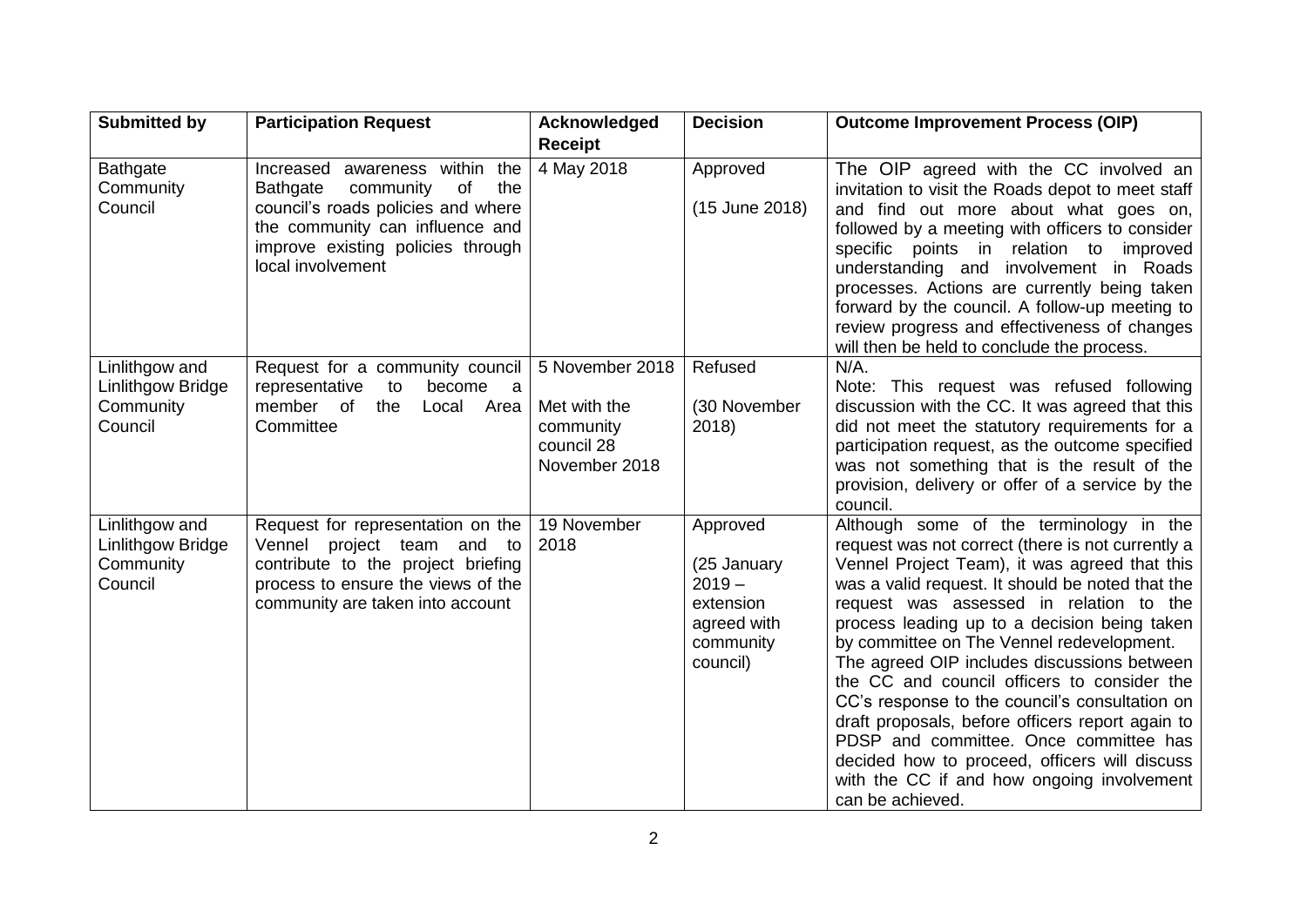# **Number of requests which resulted in changes to a public service provided by, or on behalf of, the public service authority**

The two approved requests are still ongoing and so it is not yet possible to record any changes made.

### **Action taken to promote and support the use of participation requests**

West Lothian Council promoted and supported the use of participation requests through various channels throughout 2018/19.

## **Promotion**

- The council continues to maintain a dedicated participation request page on its website, providing information on the process and the relevant forms and guidance for making a request. The link has been shared widely.
- Community groups have been asked to share information on the process to their local networks.
- A series of sessions have also been held to take information out to community groups:
	- $\circ$  A Community Empowerment awareness-raising session was held in November 2018 to provide information on different parts of the Act, including participation requests, to local community groups. This included feedback from a local community council that had made a successful request. It is intended that further sessions will be rolled out in 2019.
	- o The Joint Forum for West Lothian Community Councils received a second presentation on participation requests in December 2018. The relevant information and application form has also been shared with community councils via the Knowledge Hub.
	- $\circ$  Efforts have been made to promote the process to 'hard to reach' groups. The participation request process has been discussed with the West Lothian Race Forum and West Lothian Faith Group, as well as to one of the regeneration steering groups (the regeneration plans are the CPP's locality plans and cover the most deprived areas).
- Information on the council's process has also been shared with local community planning partners, both through email communication and through CPP Board reports.

#### **Support**

- A designated point of contact has been identified so that community groups know where to make a request to or find out further information.
- A Participation Request 'Toolkit' has been developed to provide information on participation requests and to guide community groups through the council's process. This is available on the participation request page of the council's website and has been shared widely.
- The website also includes links to the Scottish Government and Scottish Community Development Centre's Guidance.
- The application form includes detailed quidance notes.